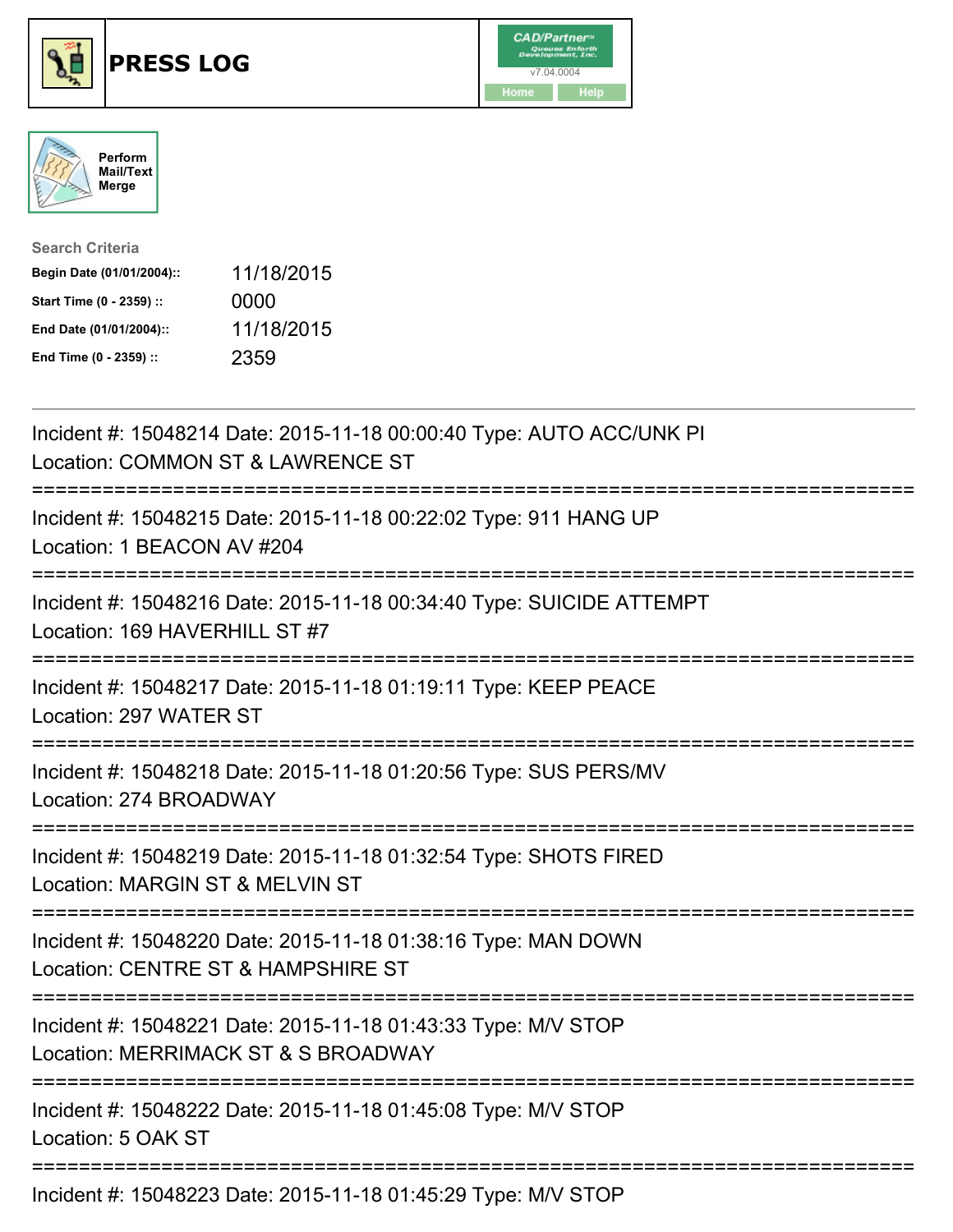Location: 2 WINTHROP AV

| Incident #: 15048224 Date: 2015-11-18 01:53:22 Type: M/V STOP<br>Location: HAVERHILL ST & RESERVOIR ST   |
|----------------------------------------------------------------------------------------------------------|
| Incident #: 15048225 Date: 2015-11-18 02:48:36 Type: LOST PROPERTY<br>Location: 90 LOWELL ST             |
| Incident #: 15048226 Date: 2015-11-18 03:09:07 Type: M/V STOP<br>Location: CARVER ST & SALEM ST          |
| Incident #: 15048227 Date: 2015-11-18 03:17:54 Type: MEDIC SUPPORT<br>Location: 270 CANAL ST #413        |
| Incident #: 15048228 Date: 2015-11-18 05:11:42 Type: E911 HANGUP<br>Location: 2 HAMPSHIRE ST             |
| Incident #: 15048229 Date: 2015-11-18 06:59:01 Type: M/V STOP<br>Location: 2 2 MERRIMACK ST              |
| Incident #: 15048230 Date: 2015-11-18 07:16:25 Type: RECOV/STOL/MV<br>Location: 40 W DALTON ST           |
| Incident #: 15048231 Date: 2015-11-18 07:18:54 Type: MEDIC SUPPORT<br>Location: 41 BENNINGTON ST FL 3    |
| Incident #: 15048232 Date: 2015-11-18 07:21:26 Type: M/V STOP<br>Location: 300 HAMPSHIRE ST              |
| Incident #: 15048233 Date: 2015-11-18 07:30:49 Type: M/V STOP<br>Location: BROADWAY & HAVERHILL ST       |
| Incident #: 15048234 Date: 2015-11-18 07:36:40 Type: M/V STOP<br>Location: BROADWAY & ESSEX ST           |
| Incident #: 15048235 Date: 2015-11-18 07:46:01 Type: HIT & RUN M/V<br>Location: BERKELEY ST & JACKSON ST |
| Incident #: 15048236 Date: 2015-11-18 08:14:57 Type: M/V STOP<br>Location: 10 CEDAR ST                   |
| Incident #: 15048237 Date: 2015-11-18 08:16:22 Type: M/V STOP                                            |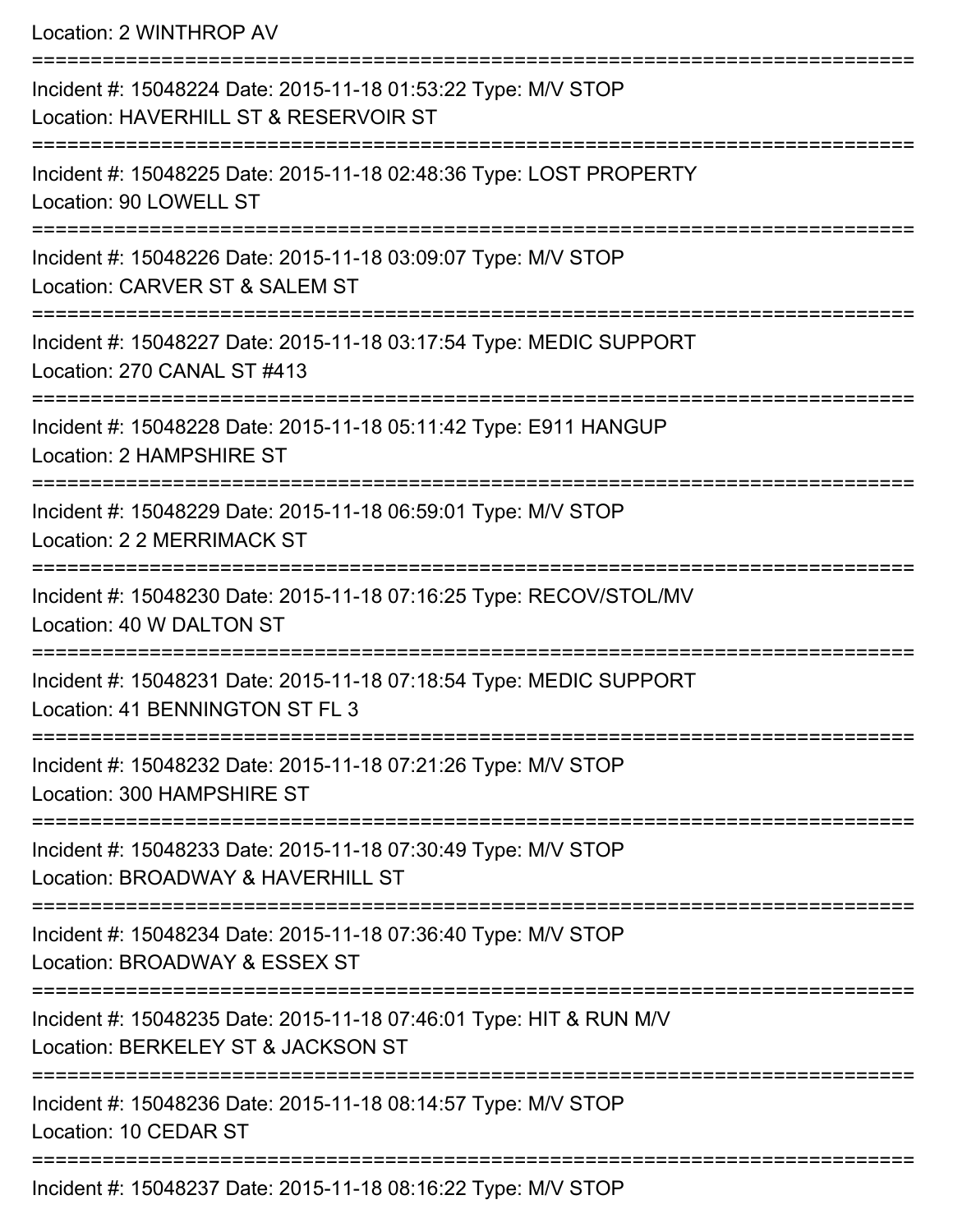| Incident #: 15048238 Date: 2015-11-18 08:20:18 Type: AUTO ACC/UNK PI<br><b>Location: 25 TREMONT ST</b>                     |
|----------------------------------------------------------------------------------------------------------------------------|
| Incident #: 15048239 Date: 2015-11-18 08:33:37 Type: ASSIST FIRE<br>Location: 45 BROADWAY                                  |
| Incident #: 15048240 Date: 2015-11-18 08:44:28 Type: M/V STOP<br>Location: FRANKLIN ST & GREEN ST                          |
| Incident #: 15048241 Date: 2015-11-18 08:59:50 Type: CONFIS PROP<br>Location: SOUTH LAWRENCE EAST SCHOOL / 165 CRAWFORD ST |
| Incident #: 15048242 Date: 2015-11-18 09:24:30 Type: RECOV/STOL/MV<br>Location: 696 ESSEX ST                               |
| Incident #: 15048243 Date: 2015-11-18 09:27:05 Type: FIGHT<br>Location: 362 ESSEX ST                                       |
| Incident #: 15048244 Date: 2015-11-18 09:34:13 Type: SUS PERS/MV<br>Location: 45 KENT ST                                   |
| Incident #: 15048245 Date: 2015-11-18 09:58:45 Type: SELECTIVE ENF<br><b>Location: MERRIMACK ST</b>                        |
| Incident #: 15048247 Date: 2015-11-18 10:05:44 Type: WARRANT SERVE<br>Location: 10 EMBANKMENT RD                           |
| Incident #: 15048246 Date: 2015-11-18 10:06:41 Type: PARK & WALK<br>Location: BRADFORD ST & BROADWAY                       |
| Incident #: 15048248 Date: 2015-11-18 10:10:48 Type: NOTIFICATION<br>Location: 144 BUTLER ST                               |
| Incident #: 15048249 Date: 2015-11-18 10:14:36 Type: SPECIAL CHECK<br>Location: 15 UNION ST                                |
| Incident #: 15048250 Date: 2015-11-18 10:24:30 Type: INVEST CONT<br>Location: WALMART / null                               |
| Incident #: 15048251 Date: 2015-11-18 10:24:55 Type: ALARMS                                                                |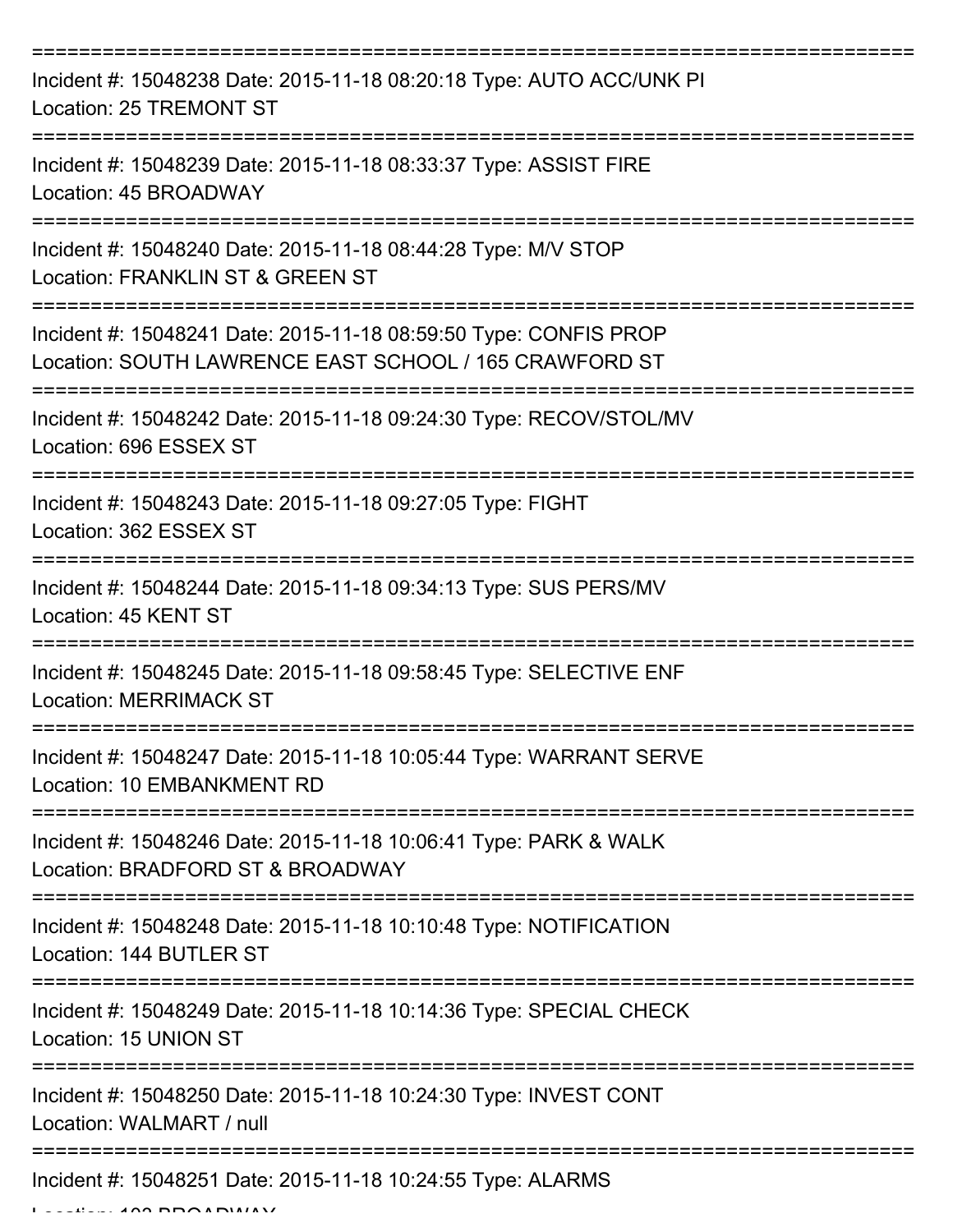| Incident #: 15048252 Date: 2015-11-18 10:30:31 Type: ALARMS<br>Location: 55 STEINER ST                            |
|-------------------------------------------------------------------------------------------------------------------|
| Incident #: 15048253 Date: 2015-11-18 10:43:16 Type: CK WELL BEING<br>Location: 24 HIGHLAWN AV FL 1ST             |
| Incident #: 15048254 Date: 2015-11-18 10:57:17 Type: DRUG VIO<br>Location: 363 HAMPSHIRE ST                       |
| Incident #: 15048255 Date: 2015-11-18 11:07:19 Type: TOW OF M/V<br>Location: 2 COMMONWEALTH DR                    |
| Incident #: 15048256 Date: 2015-11-18 11:09:46 Type: DRUG VIO<br>Location: MCDONALDS / 50 BROADWAY                |
| =================<br>Incident #: 15048257 Date: 2015-11-18 11:20:08 Type: MEDIC SUPPORT<br>Location: 24 LORING ST |
| Incident #: 15048258 Date: 2015-11-18 11:25:39 Type: M/V STOP<br>Location: LOWELL ST & WINTER ST                  |
| Incident #: 15048259 Date: 2015-11-18 11:33:12 Type: A&B PAST<br>Location: FITZ ST & LAWRENCE ST                  |
| Incident #: 15048260 Date: 2015-11-18 11:35:09 Type: ALARMS<br>Location: 134 WEST ST                              |
| Incident #: 15048261 Date: 2015-11-18 11:41:25 Type: DISORDERLY<br>Location: 20 KNOX ST                           |
| Incident #: 15048262 Date: 2015-11-18 11:48:05 Type: INVESTIGATION<br>Location: 40 KNOX ST                        |
| Incident #: 15048263 Date: 2015-11-18 12:05:55 Type: UNKNOWN PROB<br>Location: LOWELL & W. LOWELL                 |
| Incident #: 15048264 Date: 2015-11-18 12:09:07 Type: GEN OFFENCES<br>Location: 448 LOWELL ST                      |
| Incident #: 15048265 Date: 2015-11-18 12:13:43 Type: IDENTITY THEFT                                               |

Location: 111 | OWELL CT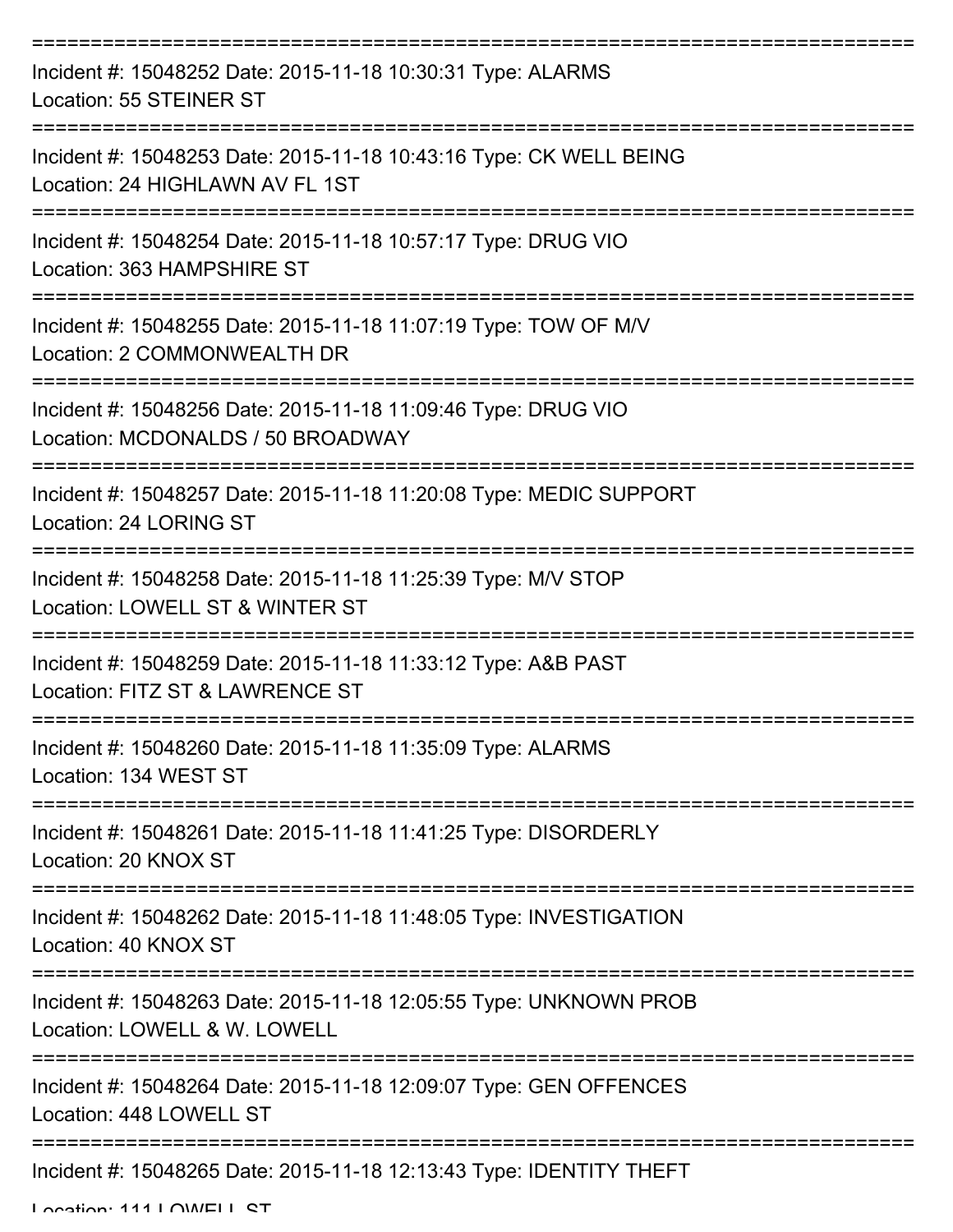| Incident #: 15048266 Date: 2015-11-18 12:22:32 Type: DISTURBANCE<br>Location: 1 GENERAL ST                           |
|----------------------------------------------------------------------------------------------------------------------|
| Incident #: 15048267 Date: 2015-11-18 12:28:31 Type: TOW OF M/V<br>Location: 125 NEWBURY ST                          |
| Incident #: 15048268 Date: 2015-11-18 12:34:57 Type: DISORDERLY<br>Location: 40 LAWRENCE ST                          |
| Incident #: 15048269 Date: 2015-11-18 12:36:09 Type: NEIGHBOR PROB<br>Location: 4 PLISCH WY                          |
| Incident #: 15048270 Date: 2015-11-18 12:40:09 Type: MISSING PERS<br>Location: 233 HAVERHILL ST                      |
| Incident #: 15048271 Date: 2015-11-18 12:48:02 Type: AUTO ACC/NO PI<br>Location: 265 LOWELL ST                       |
| Incident #: 15048272 Date: 2015-11-18 12:49:54 Type: MEDIC SUPPORT<br>Location: 47 HAWLEY ST #2 REAR                 |
| Incident #: 15048273 Date: 2015-11-18 12:57:33 Type: INVEST CONT<br>Location: 75 JACKSON ST                          |
| Incident #: 15048274 Date: 2015-11-18 13:06:50 Type: UNKNOWN PROB<br>Location: 14 BURKE ST                           |
| ====================<br>Incident #: 15048276 Date: 2015-11-18 13:07:58 Type: FORGERY PAST<br>Location: 62 TRENTON ST |
| Incident #: 15048275 Date: 2015-11-18 13:09:02 Type: ALARM/BURG<br>Location: 48 WEDGEWOOD RD FL FL1                  |
| Incident #: 15048277 Date: 2015-11-18 13:16:17 Type: M/V STOP<br><b>Location: 280 MERRIMACK ST</b>                   |
| Incident #: 15048278 Date: 2015-11-18 13:26:40 Type: AUTO ACC/NO PI<br>Location: 250 CANAL ST                        |
| Incident #: 15048279 Date: 2015-11-18 13:33:12 Type: M/V STOP<br>Location: CROSS ST & MANCHESTER ST                  |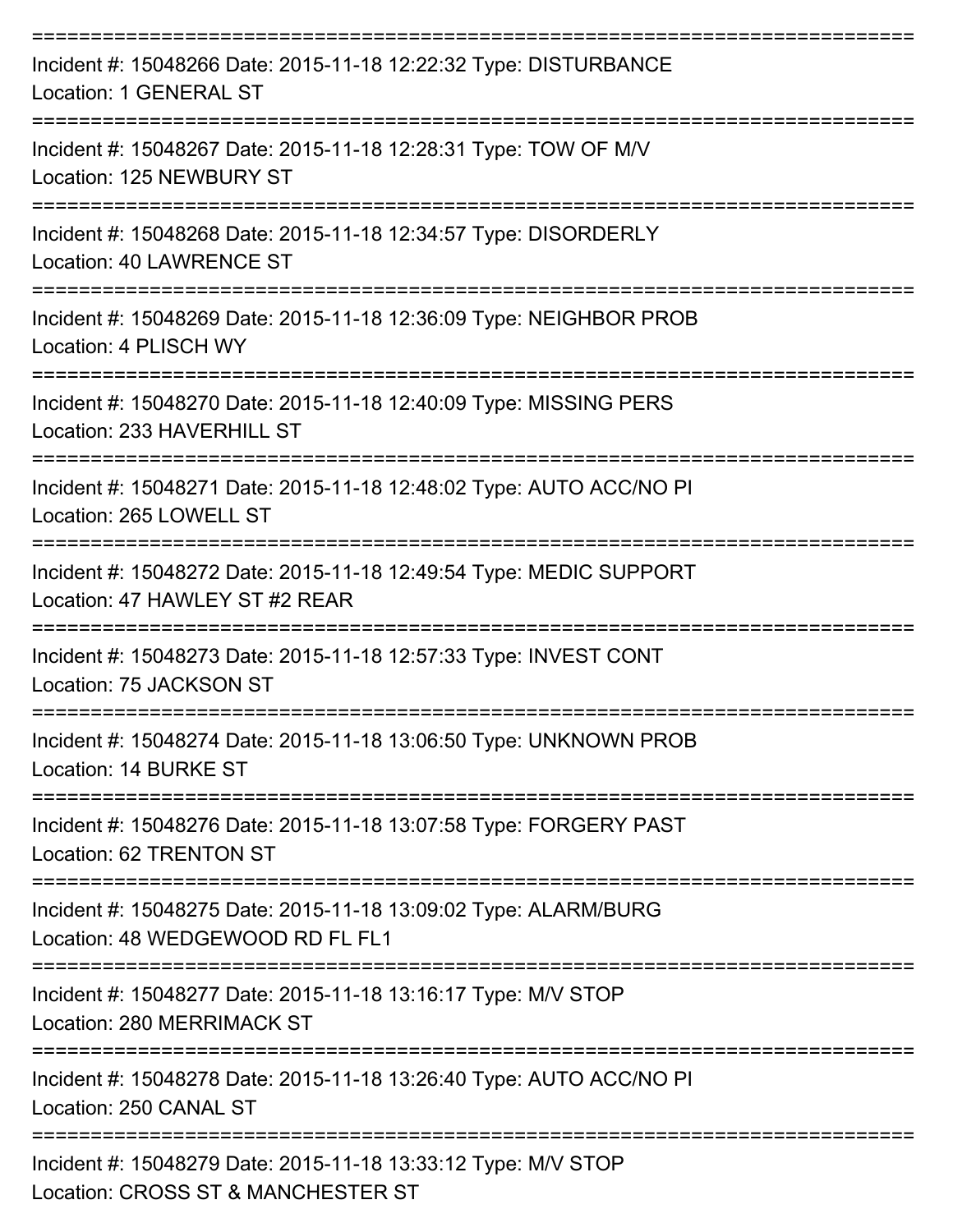| Incident #: 15048280 Date: 2015-11-18 13:50:17 Type: AUTO ACC/NO PI<br>Location: AMES ST & TEXAS AV                                               |
|---------------------------------------------------------------------------------------------------------------------------------------------------|
| Incident #: 15048281 Date: 2015-11-18 13:55:55 Type: ASSSIT OTHER PD<br>Location: 398 SALEM ST                                                    |
| Incident #: 15048283 Date: 2015-11-18 13:56:53 Type: DISORDERLY<br><b>Location: 40 LAWRENCE ST</b><br>:================================           |
| Incident #: 15048282 Date: 2015-11-18 13:57:01 Type: WARRANT SERVE<br>Location: 298 SALEM ST                                                      |
| Incident #: 15048284 Date: 2015-11-18 14:03:32 Type: AUTO ACC/NO PI<br>Location: AMES ST & OREGON AV<br>==================================        |
| Incident #: 15048285 Date: 2015-11-18 14:07:03 Type: SUS PERS/MV<br>Location: 63 OSGOOD ST                                                        |
| Incident #: 15048286 Date: 2015-11-18 14:14:35 Type: MEDIC SUPPORT<br>Location: COMMON ST & LAWRENCE ST<br>:===================================== |
| Incident #: 15048288 Date: 2015-11-18 14:18:52 Type: MISSING PERS<br>Location: 99 PEARL ST                                                        |
| Incident #: 15048287 Date: 2015-11-18 14:20:12 Type: AUTO ACC/NO PI<br>Location: HAVERHILL ST & NEWBURY ST                                        |
| Incident #: 15048289 Date: 2015-11-18 14:48:53 Type: WARRANT SERVE<br>Location: 90 LOWELL ST                                                      |
| Incident #: 15048290 Date: 2015-11-18 14:49:35 Type: AUTO ACC/UNK PI<br>Location: ESSEX ST & UNION ST                                             |
| Incident #: 15048291 Date: 2015-11-18 14:49:43 Type: M/V STOP<br>Location: 280 MERRIMACK ST                                                       |
| Incident #: 15048292 Date: 2015-11-18 15:17:01 Type: DRUG OVERDOSE<br>Location: 250 S BROADWAY                                                    |
| Incident #: 15048293 Date: 2015-11-18 15:30:28 Type: AUTO ACC/PI<br>Location: FOSTER ST & SPRINGFIELD ST                                          |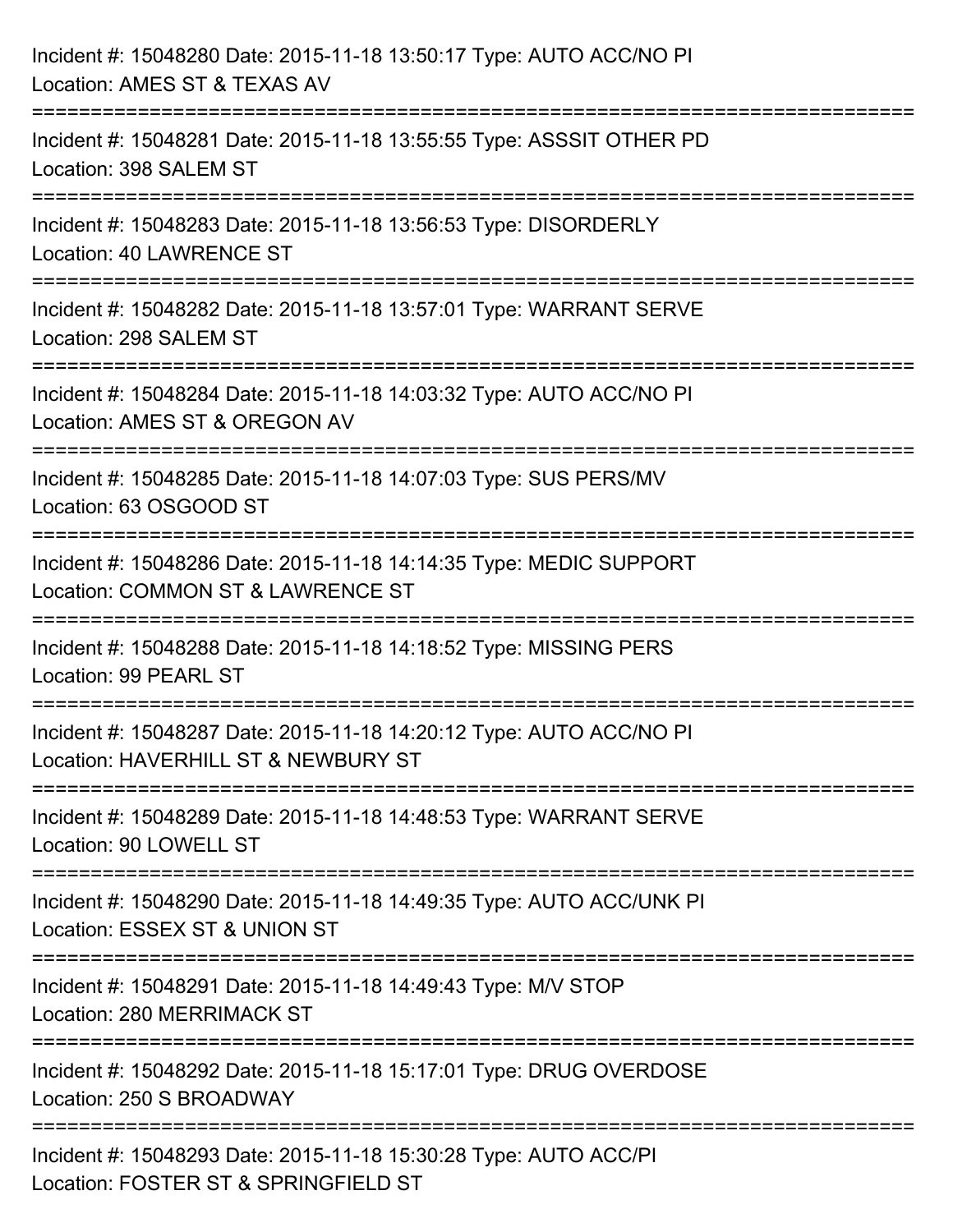| Incident #: 15048294 Date: 2015-11-18 15:42:30 Type: DISTURBANCE<br>Location: ESSEX ST & JACKSON ST                                      |
|------------------------------------------------------------------------------------------------------------------------------------------|
| Incident #: 15048295 Date: 2015-11-18 15:47:12 Type: 911 HANG UP<br>Location: 105 FARNHAM ST                                             |
| Incident #: 15048296 Date: 2015-11-18 15:58:20 Type: DOMESTIC/PROG<br>Location: 2 MUSEUM SQ                                              |
| Incident #: 15048297 Date: 2015-11-18 16:02:20 Type: 209A/SERVE<br>Location: 2 FLORENCE ST                                               |
| Incident #: 15048298 Date: 2015-11-18 16:03:34 Type: LIC PLATE STO<br>Location: 143 HIGH ST                                              |
| Incident #: 15048299 Date: 2015-11-18 16:07:34 Type: AUTO ACC/PI<br>Location: 324 S UNION ST                                             |
| Incident #: 15048300 Date: 2015-11-18 16:13:38 Type: 209A/SERVE<br>Location: 10 KEMPTON CT                                               |
| Incident #: 15048301 Date: 2015-11-18 16:18:32 Type: MEDIC SUPPORT<br>Location: 48 SHATTUCK ST                                           |
| Incident #: 15048302 Date: 2015-11-18 16:26:12 Type: 209A/SERVE<br>Location: 549 HAVERHILL ST                                            |
| Incident #: 15048304 Date: 2015-11-18 16:32:55 Type: 911 HANG UP<br>Location: 449 ESSEX ST<br>:====================                      |
| Incident #: 15048303 Date: 2015-11-18 16:33:09 Type: MEDIC SUPPORT<br>Location: 59 KINGSTON ST                                           |
| Incident #: 15048305 Date: 2015-11-18 16:34:00 Type: AUTO ACC/PI<br>Location: HAFFNERS / PARKER & SALEM<br>----------------------------- |
| Incident #: 15048306 Date: 2015-11-18 16:41:45 Type: MEDIC SUPPORT<br>Location: 162 WEST ST FL 2ND                                       |
| Incident #: 15048307 Date: 2015-11-18 16:41:45 Type: 209A/SERVE<br>Location: 362 ESSEX ST                                                |

===========================================================================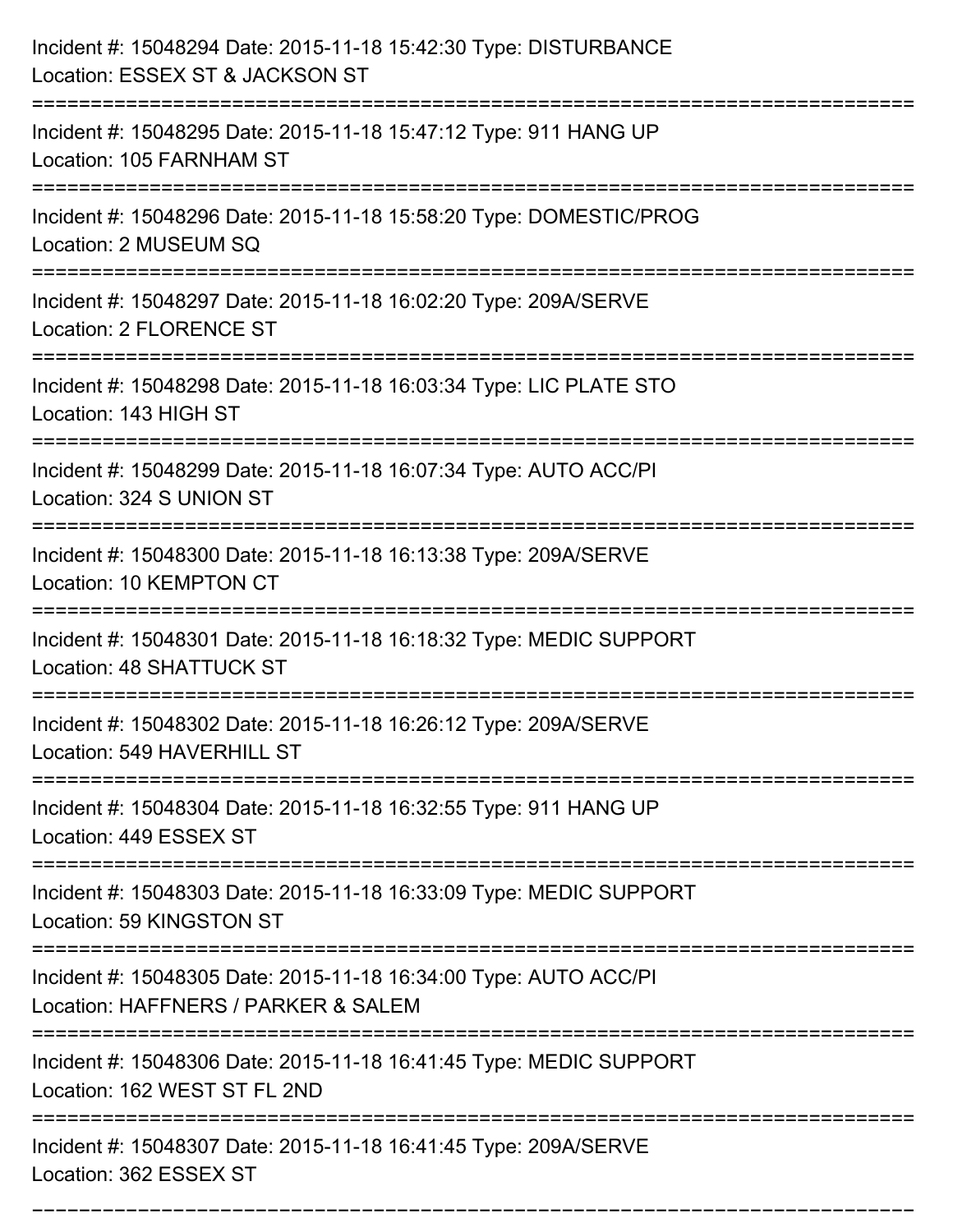| Incident #: 15048308 Date: 2015-11-18 16:43:31 Type: DISTURBANCE<br>Location: 99 WINTHROP AVE                                           |
|-----------------------------------------------------------------------------------------------------------------------------------------|
| :==================================<br>Incident #: 15048309 Date: 2015-11-18 16:48:38 Type: ALARM/BURG<br>Location: 25 BELLEVUE ST      |
| Incident #: 15048310 Date: 2015-11-18 16:51:40 Type: ANIMAL COMPL<br>Location: 182 BAILEY ST                                            |
| Incident #: 15048311 Date: 2015-11-18 16:56:25 Type: LARCENY/PAST<br>Location: 657 ESSEX ST #7-9                                        |
| Incident #: 15048312 Date: 2015-11-18 17:04:47 Type: AUTO ACC/NO PI<br>Location: 34 S BROADWAY<br>====================================  |
| Incident #: 15048313 Date: 2015-11-18 17:11:53 Type: INVEST CONT<br>Location: 657 ESSEX ST #6                                           |
| Incident #: 15048314 Date: 2015-11-18 17:21:13 Type: AUTO ACC/NO PI<br>Location: 61 KINGSTON ST<br>==================================== |
| Incident #: 15048315 Date: 2015-11-18 17:21:48 Type: SUS PERS/MV<br>Location: 442 LOWELL ST                                             |
| Incident #: 15048316 Date: 2015-11-18 17:29:33 Type: AUTO ACC/NO PI<br>Location: MARLBORO ST & S UNION ST                               |
| Incident #: 15048317 Date: 2015-11-18 17:38:20 Type: MAL DAMG PROG<br>Location: NEWBURY ST & SUMMER ST                                  |
| Incident #: 15048318 Date: 2015-11-18 17:46:23 Type: FIGHT<br><b>Location: 47 TREMONT ST</b>                                            |
| Incident #: 15048319 Date: 2015-11-18 17:56:49 Type: MEDIC SUPPORT<br>Location: 25 ATKINSON ST #B                                       |
| Incident #: 15048320 Date: 2015-11-18 18:01:30 Type: M/V STOP<br>Location: BAILEY ST & PHILLIPS ST                                      |
| Incident #: 15048321 Date: 2015-11-18 18:41:29 Type: MEDIC SUPPORT<br>Location: 25 ATKINSON ST #B                                       |
|                                                                                                                                         |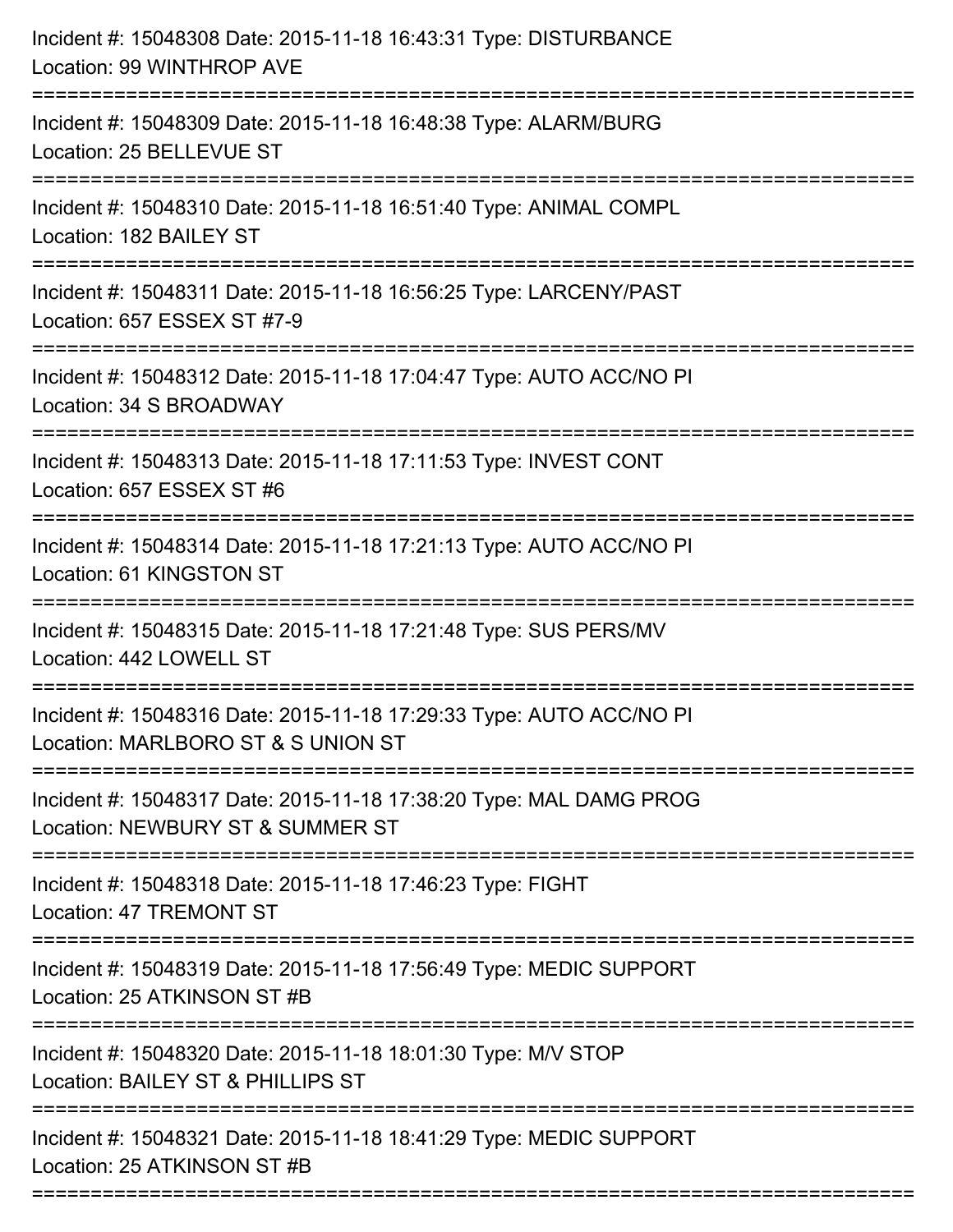| Location: OASIS ADULT HEALTH CENTER / 120 BROADWAY                                                                          |
|-----------------------------------------------------------------------------------------------------------------------------|
| Incident #: 15048323 Date: 2015-11-18 18:46:01 Type: B&E/PAST<br>Location: 94 ABBOTT ST FL 3                                |
| Incident #: 15048324 Date: 2015-11-18 18:57:06 Type: INVEST CONT<br>Location: 75 JACKSON ST                                 |
| Incident #: 15048325 Date: 2015-11-18 19:05:59 Type: DISTURBANCE<br>Location: LAWRENCE GENERAL HOSPITAL / 1 GENERAL ST #505 |
| Incident #: 15048326 Date: 2015-11-18 19:06:18 Type: LARCENY/PROG<br><b>Location: MERRIMACK ST</b>                          |
| Incident #: 15048327 Date: 2015-11-18 19:16:59 Type: M/V STOP<br>Location: 255 ESSEX ST                                     |
| Incident #: 15048328 Date: 2015-11-18 19:19:07 Type: M/V STOP<br>Location: PARK ST & WALNUT ST                              |
| Incident #: 15048329 Date: 2015-11-18 19:30:37 Type: GENERAL SERV<br>Location: MERRIMACK ST & S BROADWAY                    |
| Incident #: 15048330 Date: 2015-11-18 19:31:52 Type: M/V STOP<br>Location: FALLS BRIDGE / null                              |
| Incident #: 15048331 Date: 2015-11-18 19:33:05 Type: SHOTS FIRED<br>Location: 101 SHAWSHEEN RD #2 FL 1                      |
| Incident #: 15048332 Date: 2015-11-18 19:51:45 Type: NOISE ORD<br>Location: 12 SAUNDERS ST                                  |
| Incident #: 15048333 Date: 2015-11-18 20:12:27 Type: MISSING PERS<br>Location: 204 LAWRENCE ST #1                           |
| Incident #: 15048334 Date: 2015-11-18 20:17:08 Type: MEDIC SUPPORT<br>Location: 41 BERKELEY ST #7                           |
| Incident #: 15048335 Date: 2015-11-18 20:32:16 Type: UNKNOWN PROB<br>Location: 11 WASHINGTON ST #1                          |
|                                                                                                                             |

Incident #: 1504836 Date: 2015 11 18 2020 11 18 2040 11 18 2040 11 18 2040 11 18 2040 11 18 2040 11 18 2040 11<br>.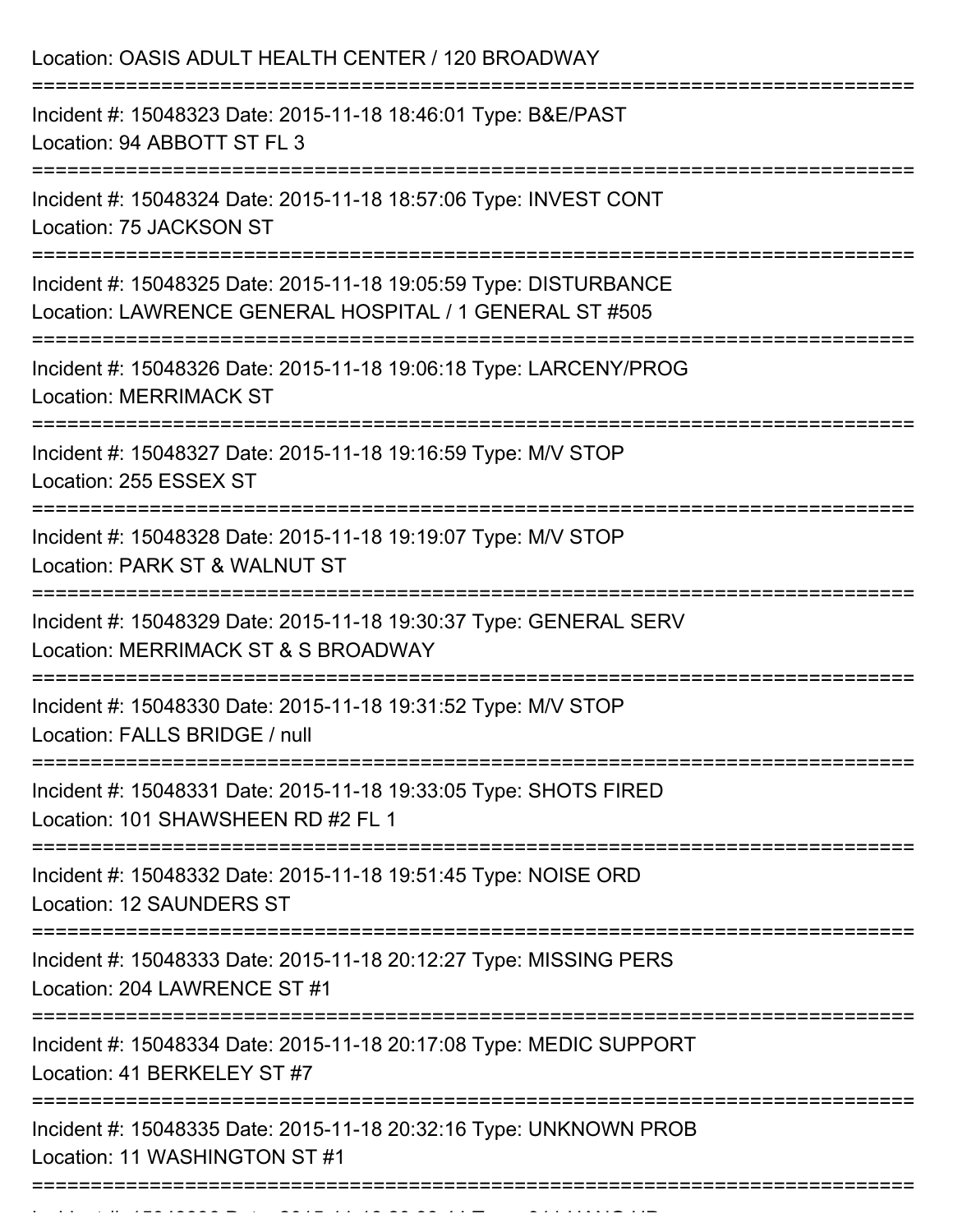Location: 23 BEACON ST #BLDG 42

| Incident #: 15048337 Date: 2015-11-18 20:41:50 Type: MV/BLOCKING<br>Location: 40 OAK ST                             |
|---------------------------------------------------------------------------------------------------------------------|
| Incident #: 15048338 Date: 2015-11-18 20:50:31 Type: MV/BLOCKING<br>Location: 6 FRANKLIN ST                         |
| Incident #: 15048339 Date: 2015-11-18 20:53:54 Type: MEDIC SUPPORT<br>Location: 12 WARREN ST                        |
| Incident #: 15048340 Date: 2015-11-18 20:56:51 Type: ALARM/BURG<br>Location: KFC / 490 S UNION ST                   |
| Incident #: 15048341 Date: 2015-11-18 21:02:17 Type: MEDIC SUPPORT<br>Location: 541 LOWELL ST                       |
| Incident #: 15048342 Date: 2015-11-18 21:04:19 Type: MISSING PERS<br>Location: 125 OXFORD ST                        |
| Incident #: 15048343 Date: 2015-11-18 21:05:22 Type: FIRE<br>Location: 47 BOXFORD ST FL 1                           |
| Incident #: 15048344 Date: 2015-11-18 21:09:03 Type: ALARM/BURG<br>Location: CORIVE CALLING CENTER / 105 JACKSON ST |
| Incident #: 15048345 Date: 2015-11-18 21:11:15 Type: ROBBERY ARMED<br>Location: 272 E HAVERHILL ST                  |
| Incident #: 15048346 Date: 2015-11-18 21:53:30 Type: M/V STOP<br>Location: LORING ST & SALEM ST                     |
| Incident #: 15048347 Date: 2015-11-18 22:03:12 Type: M/V STOP<br>Location: 37 SALEM ST                              |
| Incident #: 15048348 Date: 2015-11-18 22:11:19 Type: GENERAL SERV<br>Location: 38 ORCHARD ST                        |
| Incident #: 15048349 Date: 2015-11-18 22:11:29 Type: SPECIAL CHECK<br>Location: APPLETON ST & METHUEN ST            |
|                                                                                                                     |